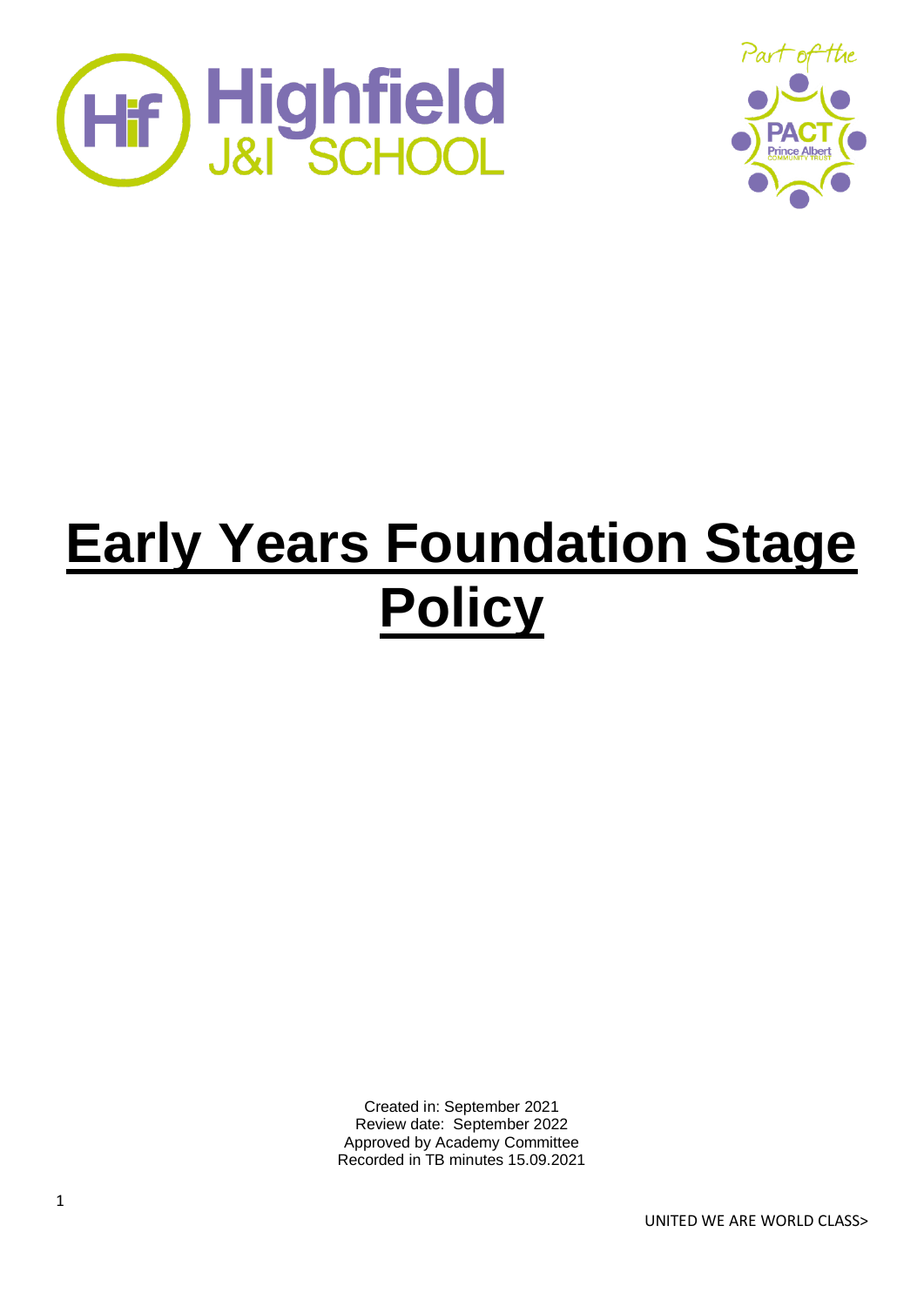## Highfield Junior and Infant School<br>EYFS Policy

## Contents

| <b>Introduction</b> |  |
|---------------------|--|
|                     |  |
|                     |  |
|                     |  |
|                     |  |
|                     |  |
|                     |  |
|                     |  |
|                     |  |
|                     |  |
|                     |  |
|                     |  |
|                     |  |
|                     |  |
|                     |  |
|                     |  |
|                     |  |
|                     |  |
|                     |  |
|                     |  |
|                     |  |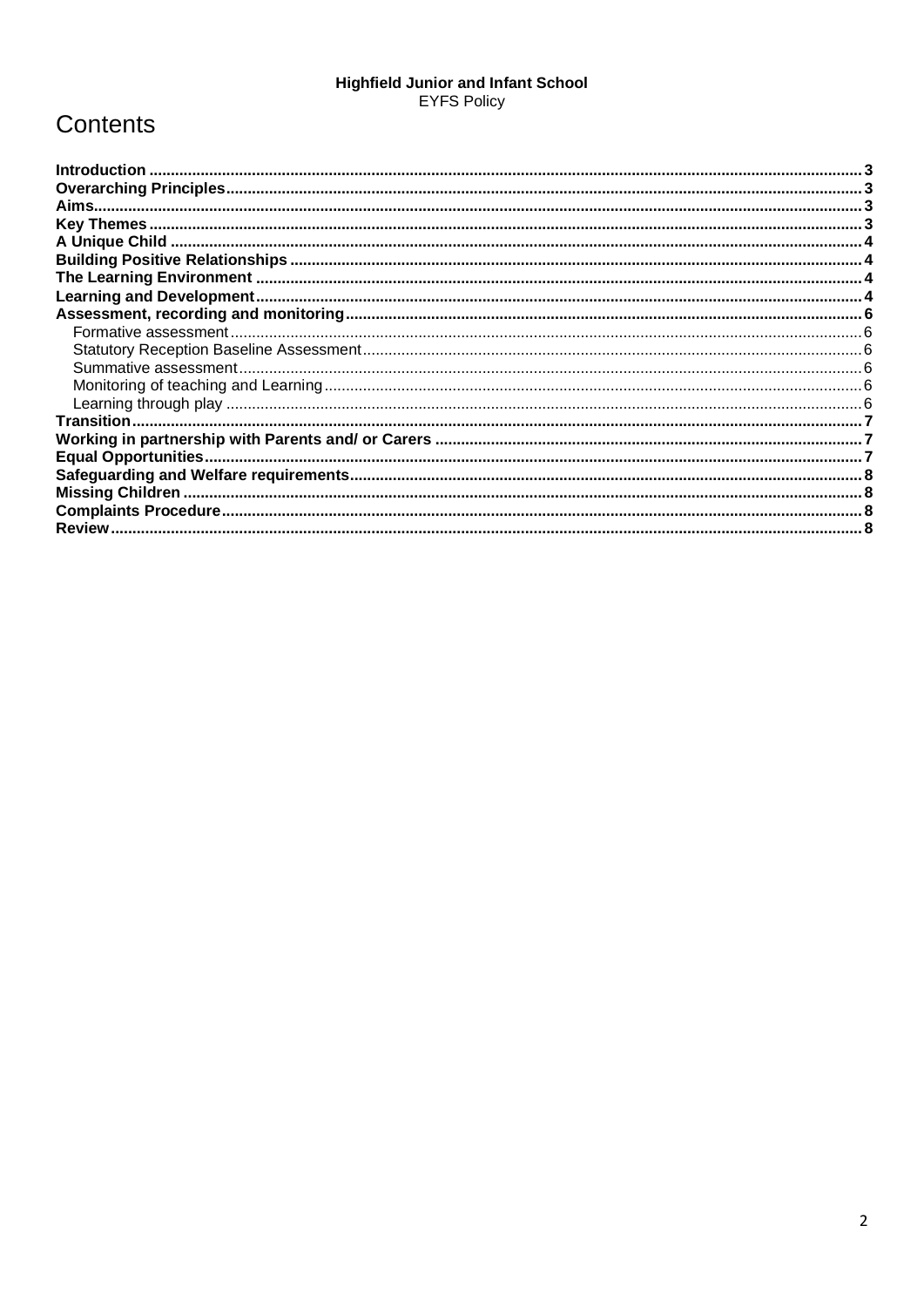## <span id="page-2-0"></span>**Introduction**

*'Every child deserves the best possible start in life and the support that enables them to fulfil their potential. Children develop quickly in the early years and a child's experiences between birth and age five have a major impact on their future life chances. A secure, safe and happy childhood is important in its own right. Good parenting and high quality early learning together provide the foundation children need to make the most of their abilities and talents as they grow up.'* (Statutory Framework for the Early Years Foundation Stage, DFE, 2021)

Early childhood is the foundation on which children build the rest of their lives. At Highfield School we greatly value the important role that the Early Years Foundation Stage plays in laying secure foundations for future learning and development, however we also believe early childhood is valid in itself, as part of life. It is important to view the EYFS as preparation for life and not simply preparation for the next stage of education.

At Highfield our practice reflects the guidance set out in the 'Statutory framework for the Early Years Foundation Stage, Setting the Standards for learning, development and care for children from birth to five document (DFE, 2021).

All children begin school with a variety of experiences and learning. The majority of children entering Reception will have attended Highfield Nursery. It is the privilege of the staff in Reception to take on the task of building upon the children's previous experiences. This is done through a holistic approach to learning, ensuring that parents/carers, and all staff work effectively together to support children's learning and development.

## <span id="page-2-1"></span>**Overarching Principles**

The four guiding principles shape the practice in our EYFS department. These are:

- Every child is a unique child who is constantly learning and can be resilient, capable, confident and selfassured;
- Children learn to be strong and independent through positive relationships;
- Children learn and develop well in enabling environments, in which their experiences respond to their individual needs and there is a strong partnership between practitioners and parents and or/ carer;
- Children develop and learn in different ways and at different rates.

## <span id="page-2-2"></span>**Aims**

.

It is every child's right to grow up safe, healthy, and ready to face the challenges ahead. We aim to provide a broad and balanced curriculum which will enable each child to develop personally, socially, emotionally, spiritually, physically, creatively and intellectually to their full potential. Each child is valued as an individual and teaching and learning is based on the understanding that children develop at different rates.

#### **We aim to:**

- Provide a safe, challenging, stimulating, caring and sharing environment which is sensitive to the needs of the child, including children with additional needs;
- Provide a broad, balanced, relevant and creative curriculum that will set in place firm foundations for future learning and development in Key Stage 1 and beyond;
- Provide opportunities for children to learn through planned, purposeful play in all areas of learning and development, both indoors and outdoors
- Use and value what each child can do, assessing their individual needs and helping each child to progress and achieve their full potential.
- Enable choice, decision-making and problem solving, fostering independence and selfconfidence;
- Work in partnership with parents/carers and value their contributions;
- Ensure that all children, irrespective of ethnicity, culture, religion, home language, family background, learning difficulties, disabilities, gender or ability, have the opportunity to experience a challenging and enjoyable programme of learning and development.

## <span id="page-2-3"></span>**Key Themes**

At Highfield Junior and Infant School, the EYFS is based on four themes. These are:

- A Unique Child
- Positive Relationships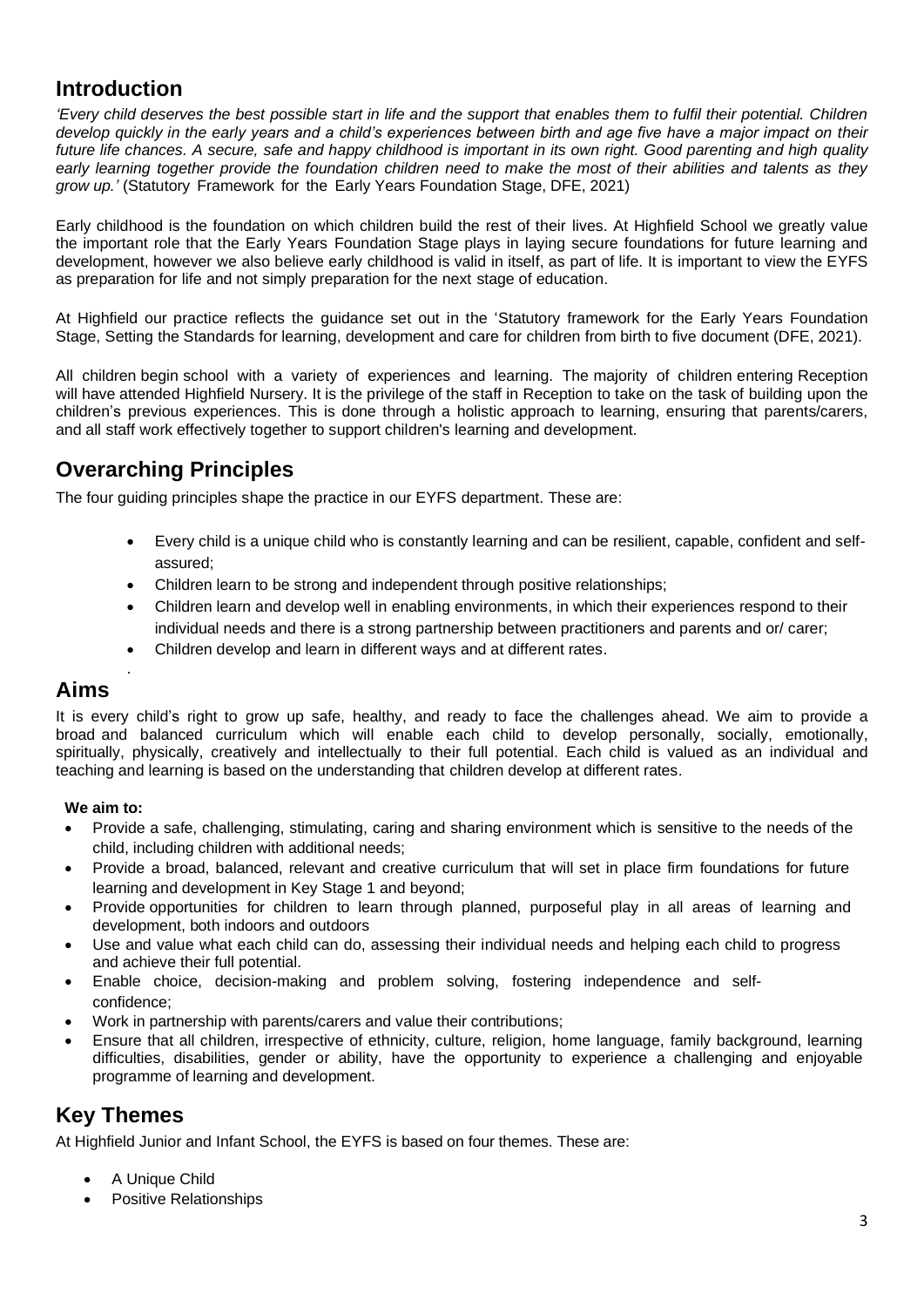- Enabling Environments
- Learning and Development

## <span id="page-3-0"></span>**A Unique Child**

At Highfield Junior and Infant School, we recognise that every child is a competent learner who has the potential to be resilient, confident, capable and self-assured. We recognise that children develop in different ways and at varying rates. Children's attitudes towards their learning is influenced by feedback from others; we use praise and encouragement, as well as celebration and rewards, to encourage children to develop a positive attitude to learning.

We believe that every child matters and we value the diversity of all children. All families are valued within our school, and we welcome opportunities to connect with the wider community. We give our children every opportunity to achieve their personal best and planning is adapted to meet the needs of all groups of learners. We do this by taking account of our children's range of life experiences when we are planning for their learning.

## <span id="page-3-1"></span>**Building Positive Relationships**

At Highfield Junior and Infant School, we recognise that children learn to be strong, confident and independent from being in secure relationships. Therefore, we aim to develop caring, respectful, professional relationships with the children and their families. We recognise parents as partners and we value working with them in their child's education.

## <span id="page-3-2"></span>**The Learning Environment**

We recognise that the environment plays a key role in supporting and extending the children's development. We believe that play-based learning is paramount. It underpins the EYFS and all aspects of children's development. We provide daily opportunities for children to direct their own learning with planned opportunities provided by the Reception team.

Here at Highfield Junior and Infant School, we aim to create an attractive, welcoming and stimulating learning environment which will encourage children to explore, investigate and learn through first-hand experience. Provocations are planned for both the inside and outside areas. These areas are carefully arranged to encourage quiet areas and more active areas within the learning environment. Children are encouraged to become independent learners and to take some responsibility for initiating their own lines of enquiry and investigation.

## <span id="page-3-3"></span>**Learning and Development**

The EYFS learning and development requirements comprise:

- The seven areas of learning and development and the educational programmes;
- The 17 early learning goals, which summarise the knowledge, skills and understanding that all young children should have gained by the end of the Reception year; and
- The assessment requirements (when and how the practitioners must assess children's achievements, and when and how they should discuss children's progress with parents and/or carers).

There are seven areas of learning and development. They are split into prime and specific areas.

The three **prime areas** of learning and development are:

#### **Communication and Language**

Children will be provided opportunities to experience a rich language environment, to develop their confidence and skills in expressing themselves and to speak and listen in a range of situations.

#### **Physical development**

Physical activity is vital in children's all-round development, enabling them to pursue happy, healthy and active lives. Children will be provided with opportunities to be active and interactive; and to develop their co-ordination, control and movement. Gross and fine motor experiences will be provided to support children with developing their precision, control and confidence.

#### **Personal, Social and Emotional Development**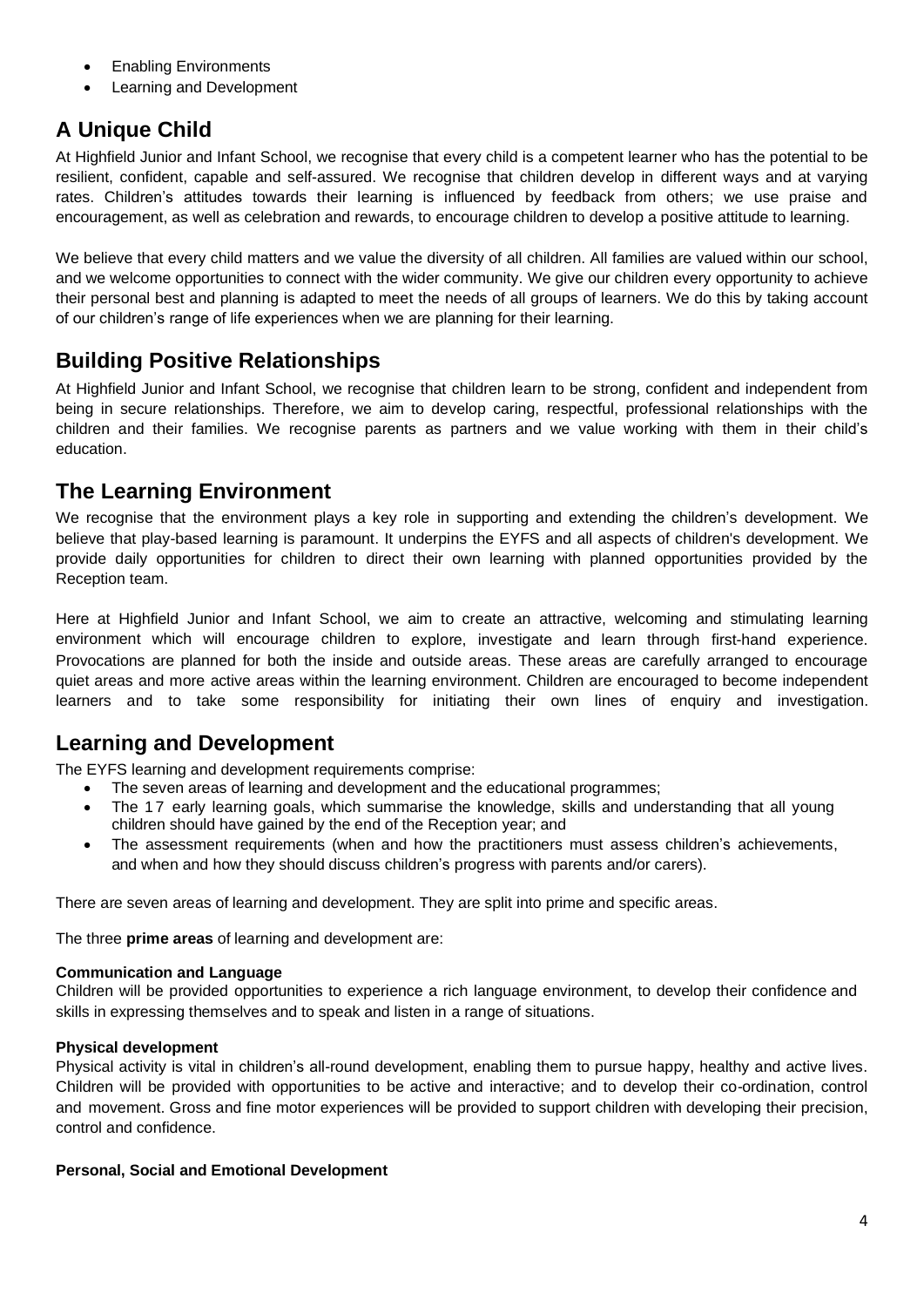Children's personal, social and emotional development (PSED) is crucial for children to lead healthy and happy lives, and is fundamental to their cognitive development. Through strong, warm and supportive relationships with adults, chill will learn how to understand their own feelings and those of others. Children will be supported to manage emotions, develop a positive sense of self, set themselves simple goals, have confidence in their own abilities, to persist and wait for what they want and direct attention as necessary. Through adult modelling and guidance, they will learn how to look after their bodies, including healthy eating, and manage personal needs independently. Through supported interaction with other children, they learn how to make good friendships, co-operate and resolve conflicts peaceably. These attributes will provide a secure platform from which children can achieve at school and in later life.

The four **specific areas** of learning and development are:

#### **Literacy**

Children will be taught to link sounds and letters and to begin to read and write. Children will be given access to a wide range of reading materials (books, poems and other written materials) to ignite their interest.

#### **Mathematics**

Children will be provided with opportunities to develop and improve their skills in counting, understanding and using numbers, calculating simple addition and subtraction problems and to describe shapes, space and measures.

#### **Understanding the World**

Children will be guided to make sense of their physical world and their community through opportunities to explore, observe and find out about people, places, technology and the environment.

#### **Expressive arts and design**

We believe that the development of children's artistic and cultural awareness supports their imagination and creativity. Children will be provided with regular opportunities to engage with the arts, enabling them to explore and play with a wide range of media and materials. As well as this, children will be provided with opportunities share their thoughts, ideas and feelings through a variety of activities in art, music, movement, dance, role-play and design and technology.

#### **Staffing and Organisation**

There are three Reception classes who share one unit, with a total of 90 children. There are 3 Teachers and 4 Teaching Assistants all known as Family Group Leaders. Children are organised into six family groups. Each child is assigned to a Family Group Leader. There are additional members of staff, as appropriate; to support individual children with specific needs throughout the year. Reception is led by a Year Group Leader. An Assistant Head Teacher is responsible for the EYFS phase. All staff have the appropriate qualifications to meet statutory requirements. We are always aiming to improve our teaching, skills, knowledge and understanding through training opportunities which comprise of regular PLD sessions, in class support, observations of colleagues, professional dialogue, and attendance at network meetings.

#### **Planning**

Planning builds on and extends what children already know and can do. Our planning puts the principles of the EYFS into practice and is always informed by observations we have made of the children in order to understand and consider their current interests, development, and learning. All EYFS staff are committed to working together and are involved in this process.

EYFS staff consider the individual needs, interests and stage of development of each child in their care, and use this information to plan a challenging and enjoyable experience for each child in all of the areas of learning and development. EYFS Staff working with the youngest children are expected to focus strongly on the three prime areas which are the basis for successful learning in the four specific areas. The three prime areas reflect the key skills and capabilities all children need to develop and learn effectively and become ready for school. It is expected that the balance will shift towards a more equal focus on all areas of learning as children grow in confidence and ability within the prime areas. Throughout the early years, if a child's progress in any prime area gives cause for concern, Family Group Leaders discuss this with the child's parents and/or carers and, where appropriate, make an inclusion referral.

Each area of learning and development is implemented through planned, purposeful play and a mix of adult-led and child-initiated activity. Play is essential for children's development, building their confidence as they learn to explore, to think about problems, and relate to others. Children learn by leading their own play, and by taking part in play which is guided by adults. There is an on-going judgement to be made by FGL's about the balance between activities led by children, and activities led or guided by adults. Family Group Leaders respond to each child's emerging needs and interests, guiding their development through warm, positive interactions.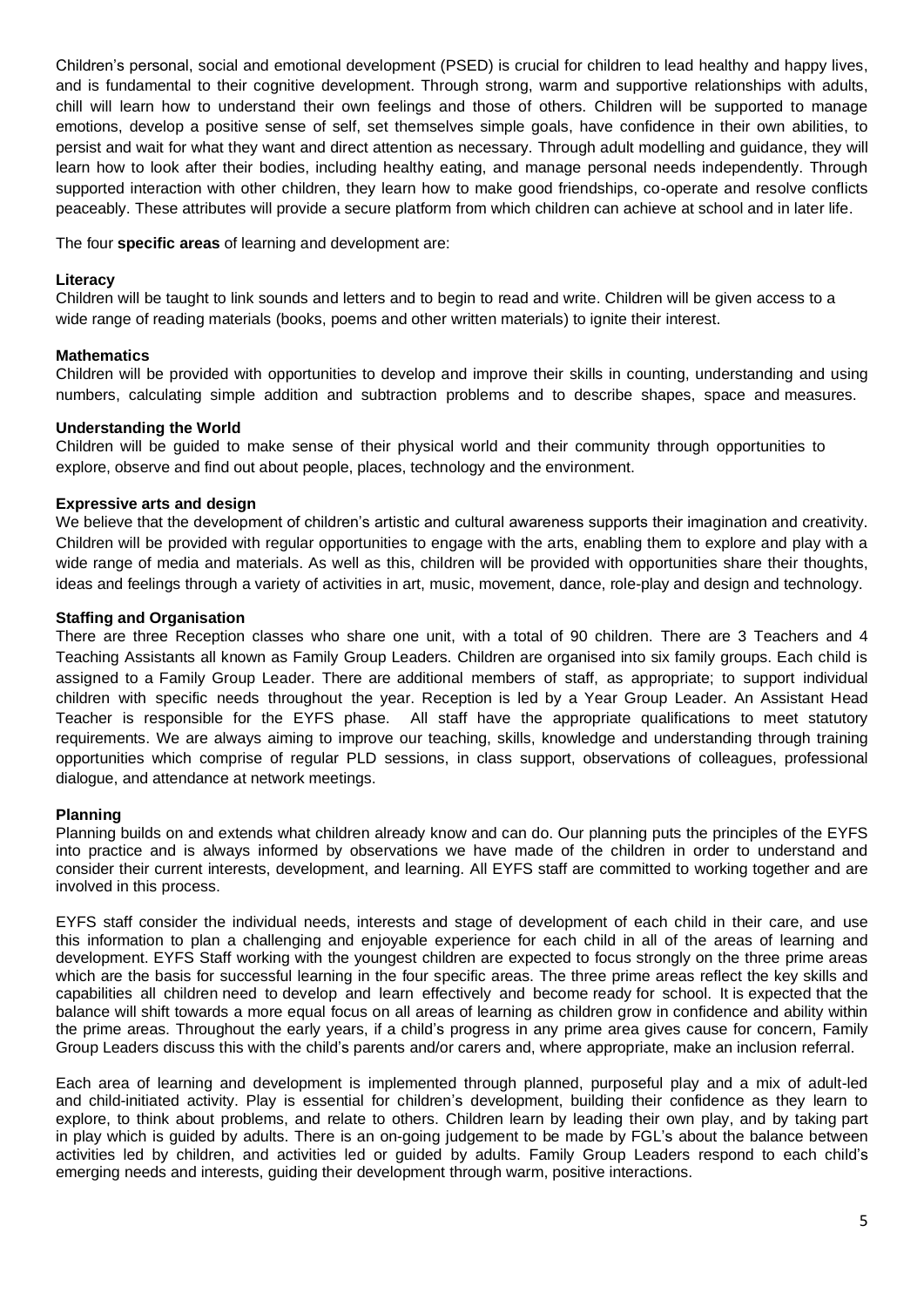## <span id="page-5-0"></span>**Assessment, recording and monitoring**

Assessment plays an important part in helping parents, carers and FGL's to recognise children's progress, understand their needs and to plan activities and support. We analyse and review what we know about each child's development and learning, and then make informed decisions about the child's progress. This enables us to plan the next steps to meet their development and learning needs. All staff who interact with the child contribute to the assessment process.

#### <span id="page-5-1"></span>**Formative assessment**

This form of assessment is an integral part of the learning and development process. Family G roup Leaders observe children to understand their stage of development, interests and learning styles, and to then shape learning experiences for each child reflecting those observations. Formative assessment may take the form of formal observations, informal observations, other focused assessments e.g. sound/number, annotated examples of work, photographs, video and information from parents/carers. Each child has an individual e-Journey in which this evidence is recorded. Next steps in learning are identified. Parents and/or carers are kept up-to-date with their child's progress and development through daily contact with Family Groups Leaders and regular meetings. Family Groups Leaders address any learning and development needs in partnership with parents and/or carers, and any relevant professionals.

In the EYFS we use the Developmental Matters in the Early Years Foundation Stage age-related bands to make judgements about children's progress, on-going assessments feed into this. Progress is updated on an on-going basis and Pupil Progress meetings take place termly.

In the EYFS we use the Developmental Matters in the Early Years Foundation Stage age-related bands to make judgements about children's progress, on-going assessments feed into this. Progress is updated on an on-going basis and Pupil Progress meetings take place termly.

#### <span id="page-5-2"></span>**Statutory Reception Baseline Assessment**

All children participate in the Reception Baseline Assessment (RBA) within the first 6 weeks of starting Reception. The RBA is a short, interactive and practical assessment of each child's early literacy, communication, language and mathematics skills when they begin school. The data from the assessment will be used by the Department for Education. This data is used to provide the baseline to measure the progress of a child from Reception to Year 6. The data from the assessment, including numerical scores, is not shared with parents, pupils, teachers, or external bodies, including schools. There are no published scores at pupil, school or national level.

#### <span id="page-5-3"></span>**Summative assessment**

The EYFS Profile is used to summarise all of the assessment undertaken and makes statements about the child's achievements in the seven areas of learning at the end of the Reception year. The profile provides parents/carers, and Family Group Leaders with a summative assessment of a child's attainment against expected levels. Each child's level of development must be assessed against the early learning goals. Practitioners must indicate whether children are meeting expected levels of development or are not yet reaching expected levels (emerging).

#### <span id="page-5-4"></span>**Monitoring of teaching and Learning**

Monitoring of teaching and learning is carried out in accordance with school policy. This includes observations of teaching and learning, pupil conferencing, learning walks and e-journey scrutiny. Monitoring is carried out by the Senior Leadership Team.

#### <span id="page-5-5"></span>**Learning through play**

*"Play is essential for children's development, building their confidence as they learn to explore, to think about problems, and relate to others. Children learn by leading their own play, and by taking part in play which is guided by adults." (Statutory Framework for the Early Years Foundation Stage, DFE, 2017).*

At Highfield School we do not make a distinction between work and play. We support children's learning through planned play activities, and decide when child initiated or adult-led/guided play activities would provide the most effective learning opportunities. We believe that it is important for adults to support children's learning through play, by getting involved in the play themselves. Children are given the opportunity to explore and discover within a safe and supportive environment.

Play underpins the delivery of the EYFS curriculum. Through play our children explore and develop learning experiences, which help them to make sense of the world. They practise and build up ideas, and learn how to control themselves and understand the need for rules. The children have the opportunity to think creatively alongside other children, as well as on their own. They communicate with others as they investigate and solve problems. The children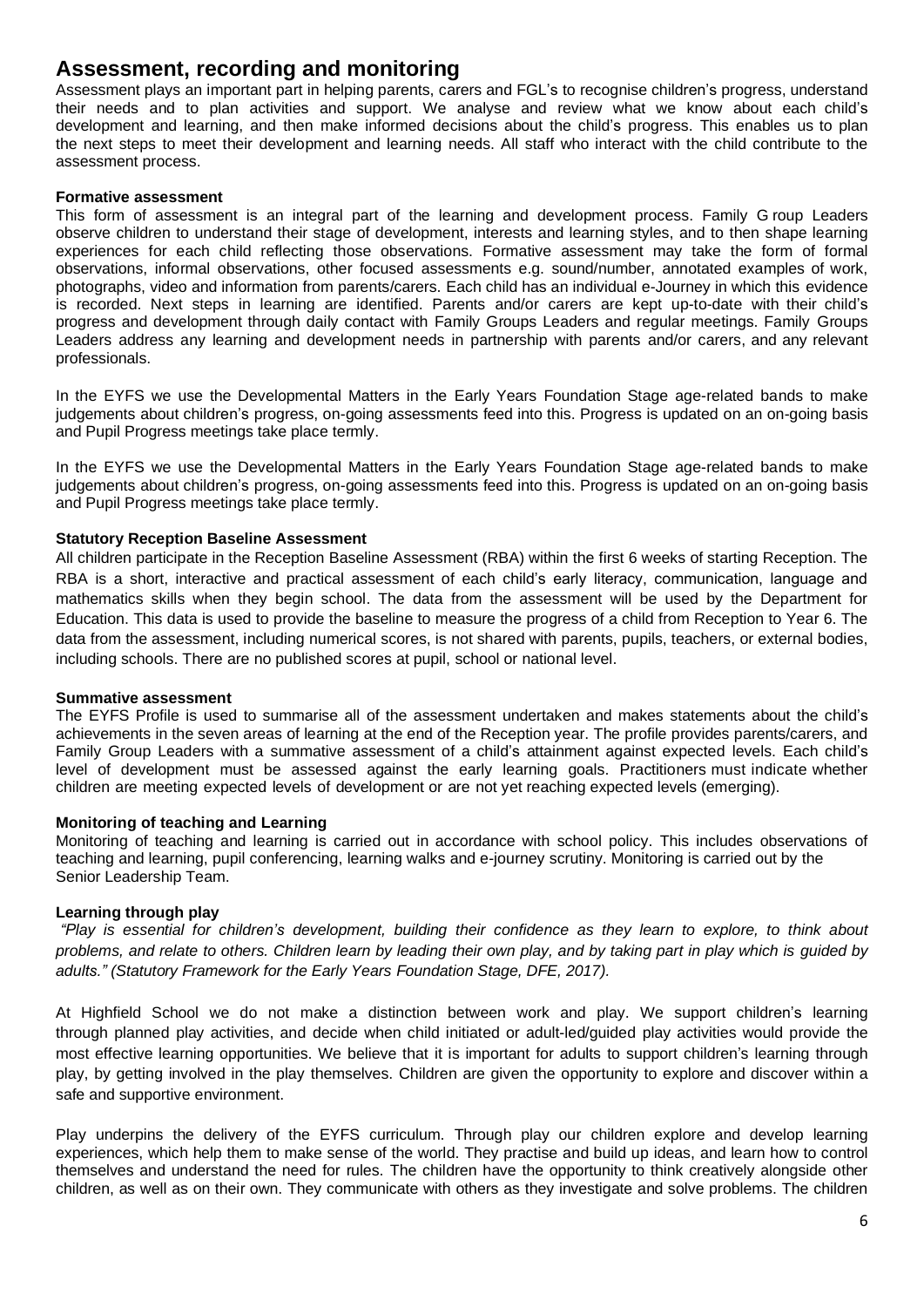are involved with both group and individual play, some initiated by adults, some by the children. They learn through being active learners, working with a wide range of resources.

Through play children will develop intellectually, creatively, physically, socially and emotionally. It gives children the opportunity to take risks and make mistakes.

## <span id="page-6-0"></span>**Transition**

We aim to ensure that the children experience a smooth and positive transition as they move from pre-school/home setting to Reception and Reception to Year 1.

The aim is for all staff to have:-

- Shared understanding of what the principles of the EYFS look like in effective practice
- Understand and value the EYFS
- Promote best practice for transition by considering the transition experience of the children and effective transfer of information, including the EYFSP and characteristics of effective learning.
- Use information about children to plan a relevant curriculum

To support this we provide opportunities for staff to:-

- Observe the children in their current groups
- Take part in moderation of e-journals and writing assessments
- Discuss each child's individual needs
- Undertake home visits for new children
- Hold induction workshops for new children and their parents

## <span id="page-6-1"></span>**Working in partnership with Parents and/ or Carers**

We recognise that parents/carers are the child's first and most enduring educators. When parents/carers and staff work together in early years settings, the results have a positive impact on the child's development. A successful partnership needs to be a two-way flow of information, knowledge and expertise.

We aim to develop this by:

- Undertaking home visits for all new children
- Holding a parent workshop for new children and their parent/carer before they start school
- Providing termly parent workshops to provide parents with a chance to support their child within school
- Holding regular parent meetings to provide information, including supporting our parents in the application process for starting their child at a school
- Providing an Information Booklet for Parents, this booklet provides information required as stated in the Statutory Framework for the Early Years Foundation Stage
- Keeping an up-to-date notice board with relevant information
- Providing a year group overview informing parents/carers of current learning opportunities
- Inviting parents/carers to help in Reception and, subject to safeguarding procedures, support children on school visits
- Holding three parents evenings, discussing progress, celebrating success and sharing individual targets
- Providing an annual written report to parents to celebrate their child's successes

## <span id="page-6-2"></span> **Equal Opportunities**

At Highfield, we aim to provide all pupils, regardless of ethnicity, culture, religion, home language, family background, learning difficulties, disabilities, gender or ability, equal access to all aspects of school life and work to ensure that every child is valued fully as an individual. Staff, as role models, are aware of the influence of adults in promoting positive attitudes and use that influence to challenge stereotypical ideas.

Children with special educational needs will be given support as appropriate to enable them to benefit from the curriculum. This includes children that are more able, and those with specific learning difficulties and disabilities. Individual targets in specific areas of learning for those children who require additional support are also actioned/reviewed, in line with the school's Inclusion Policy.

The school's Inclusion Lead Practitioner is responsible for providing additional information and advice to key workers and parents/carers, and for arranging external intervention and support where necessary. For further information see the school's Inclusion Policy.